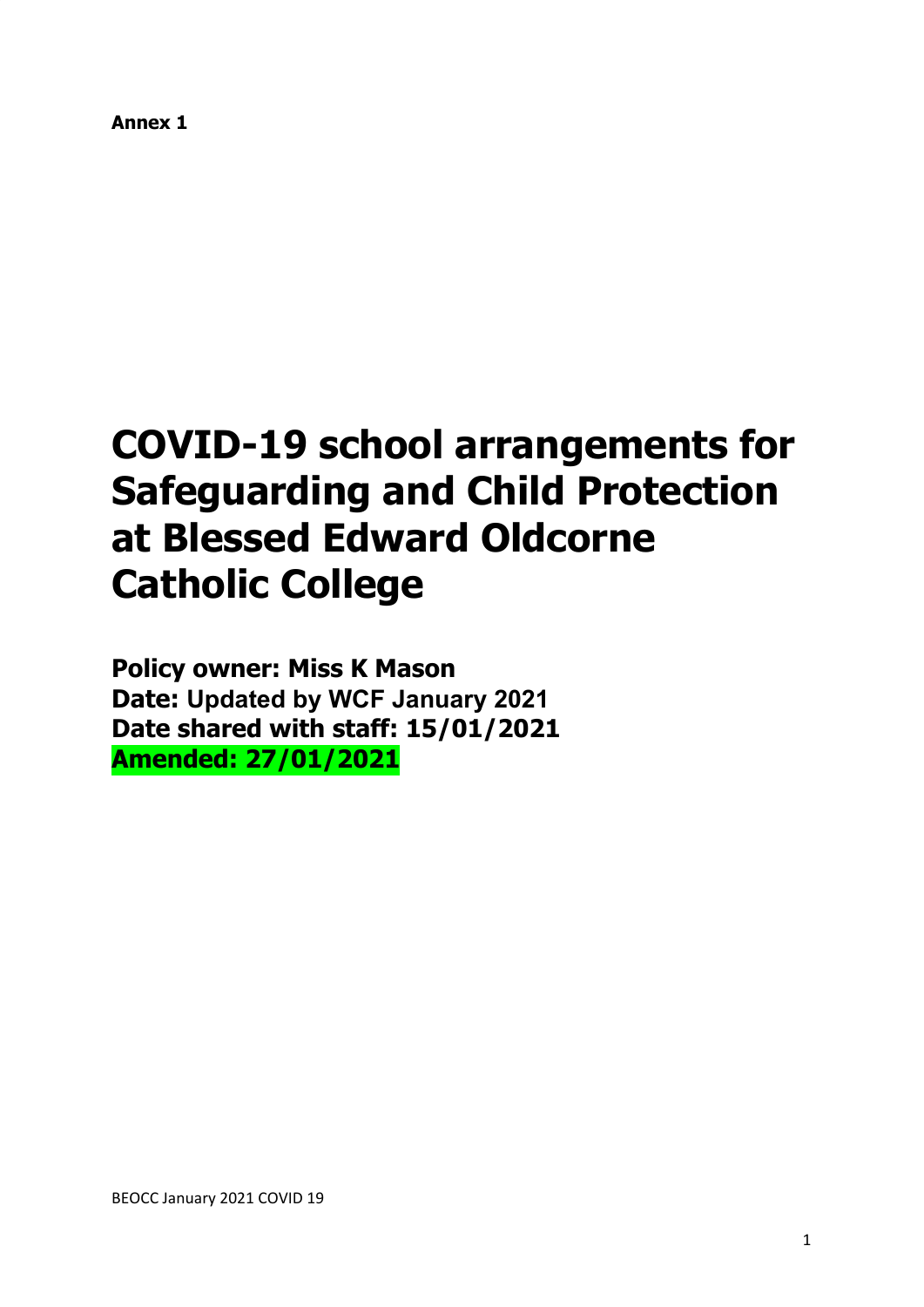## **1. Context**

On January 5<sup>th</sup>, 2021 another national lockdown was imposed. Schools, alternative provision, special schools, and colleges will remain open to vulnerable children and children of critical workers only. All other children and students will learn remotely until February half term.

Blessed Edward Oldcorne Catholic College will continue to follow DfE COVID guidance (DfE COVID Safeguarding guidance)

## **Safeguarding and designated safeguarding leads**

[Keeping children safe in education](https://www.gov.uk/government/publications/keeping-children-safe-in-education--2) is statutory safeguarding guidance that all schools, FE colleges, sixth form colleges and designated institutions must continue to follow. Other 16 to 19 providers are required to comply with relevant safeguarding duties and to follow the guidance in keeping children safe in education by virtue of their funding agreement.

Blessed Edward Oldcorne Catholic College will ensure that all School staff are aware of this revised policy.

Blessed Edward Oldcorne Catholic College will ensure that a DSL or DDSL will be on site where possible, however, in some circumstances:

- a trained DSL (or deputy) from the early years setting, school or FE provider is available to be contacted via phone or online video, for example working from home
- sharing trained DSLs (or deputies) with other schools or FE providers (who should be available to be contacted via phone or online video)

Where a trained DSL (or deputy) is not on site, in addition to one of the above options, a senior leader should take responsibility for coordinating safeguarding on site

## **Contact details for reporting to Public Health**

Blessed Edward Oldcorne Catholic College will contact for COVID-19 queries related to education settings including early years and childcare settings, schools or Post 16 provision:

Worcestershire County Council Public Health Team

Email: WCChealthprotection@worcestershire.gov.uk

Tel: 01905 845491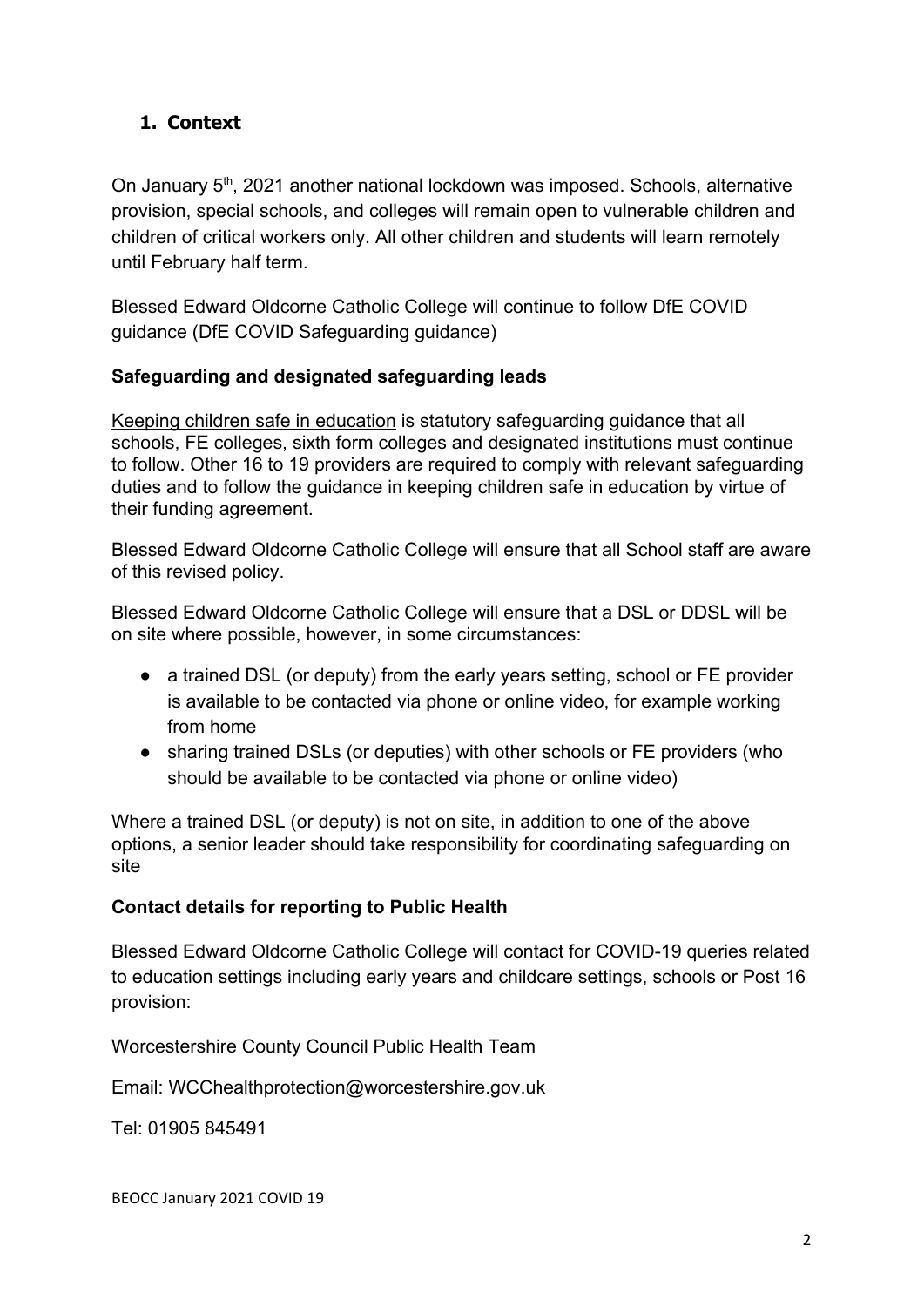For notification of suspected cases:

On-line notification: <https://capublic.worcestershire.gov.uk/TestAndTracePublic/SchoolEducation>

For notification of confirmed cases:

Worcestershire County Council Local Outbreak Response Team (LORT)

Monday-Sunday 0900-1800

Email: WCChealthprotection@worcestershire.gov.uk Please add to the subject line "[school name] - positive case confirmed"

Tel: 01905 845491

 You can find all our procedures and guidance on the management of suspected cases, management of confirmed cases and arrangements for management of a possible outbreak on our website: Coronavirus (COVID-19) Public Health guidance for settings

 This annex of the Blessed Edward Oldcorne Catholic College Safeguarding, and Child Protection policy contains details of our individual safeguarding arrangements in the following areas:

- 1. Context
- 2. Vulnerable children and critical workers
- 3. Attendance monitoring
- 4. Designated Safeguarding Lead 5. Reporting a concern
- 6. Safeguarding Training and induction
- 7. Safer recruitment/volunteers and movement of staff
- 8. Online safety in schools and colleges
- 9. Children and online safety away from school and college
- 10. Supporting children not in school
- 11. Supporting children in school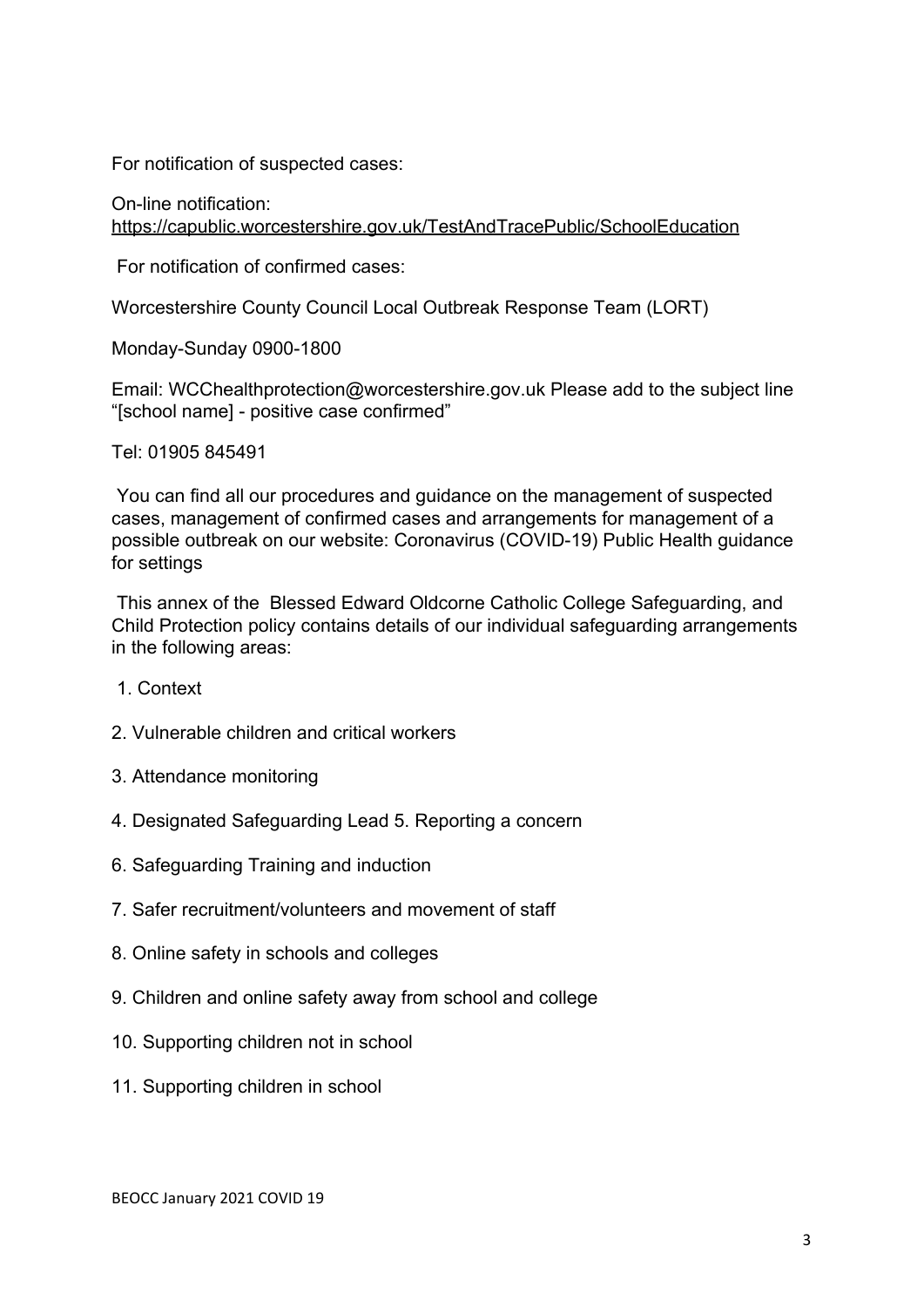| <b>Key Contacts:</b> |                 |                                 |
|----------------------|-----------------|---------------------------------|
| Role                 | <b>Name</b>     | <b>Email</b>                    |
| <b>Designated</b>    | <b>Miss K</b>   | beokma@blessededward.co.uk      |
| <b>Safeguarding</b>  | <b>Mason</b>    |                                 |
| Lead                 |                 |                                 |
| <b>Deputy</b>        | Mr G            | hgm8@blessededward.co.uk        |
| <b>Designated</b>    | <b>McClarey</b> |                                 |
| <b>Safeguarding</b>  |                 |                                 |
| Lead(s)              | Mrs S           | sthomas@blessededward.co.uk     |
|                      | <b>Thomas</b>   |                                 |
| <b>Headteacher</b>   | Mr G            | hqm8@blessededward.co.uk        |
|                      | <b>McClarey</b> |                                 |
| <b>Safeguarding</b>  | Mrs S           | contact via the Clerk to the    |
| <b>Governor</b>      | <b>Girling</b>  | <b>Governors (Mrs M Thomas)</b> |
|                      |                 | mt28@blessededward.co.uk        |
| <b>SENCO</b>         | <b>Mrs M</b>    | mmf10@blessededward.co.uk       |
|                      | <b>Fitzer</b>   |                                 |

## **Vulnerable children**

Vulnerable children include those who have a social worker and those children and young people up to the age of 25 with education, health and care (EHC) plans.

Those who have a social worker include children who have a Child Protection Plan and those who are looked after by the Local Authority. A child may also be deemed to be vulnerable if they have been assessed as being in need or otherwise meet then definition in section 17 of the Children Act 1989.

All CYP with EHCPs should be able to attend in school provision during the lockdown however parent carers may choose for their child to remain at home during this period in which case they should receive remote learning.

Risk assessments should be updated for CYP with EHCPs whose parent carers do not choose to take up an onsite school place during the current lockdown. Schools should contact SEND casework if they have any concerns about making the provision outlined in a child's EHCP through the provision of remote learning

Eligibility for free school meals in and of itself should not be the determining factor in assessing vulnerability.

Vulnerable children and young people include those who:

● are assessed as being in need under section 17 of the Children Act 1989, including children and young people who have a child in need plan, a child protection plan or who are a looked-after child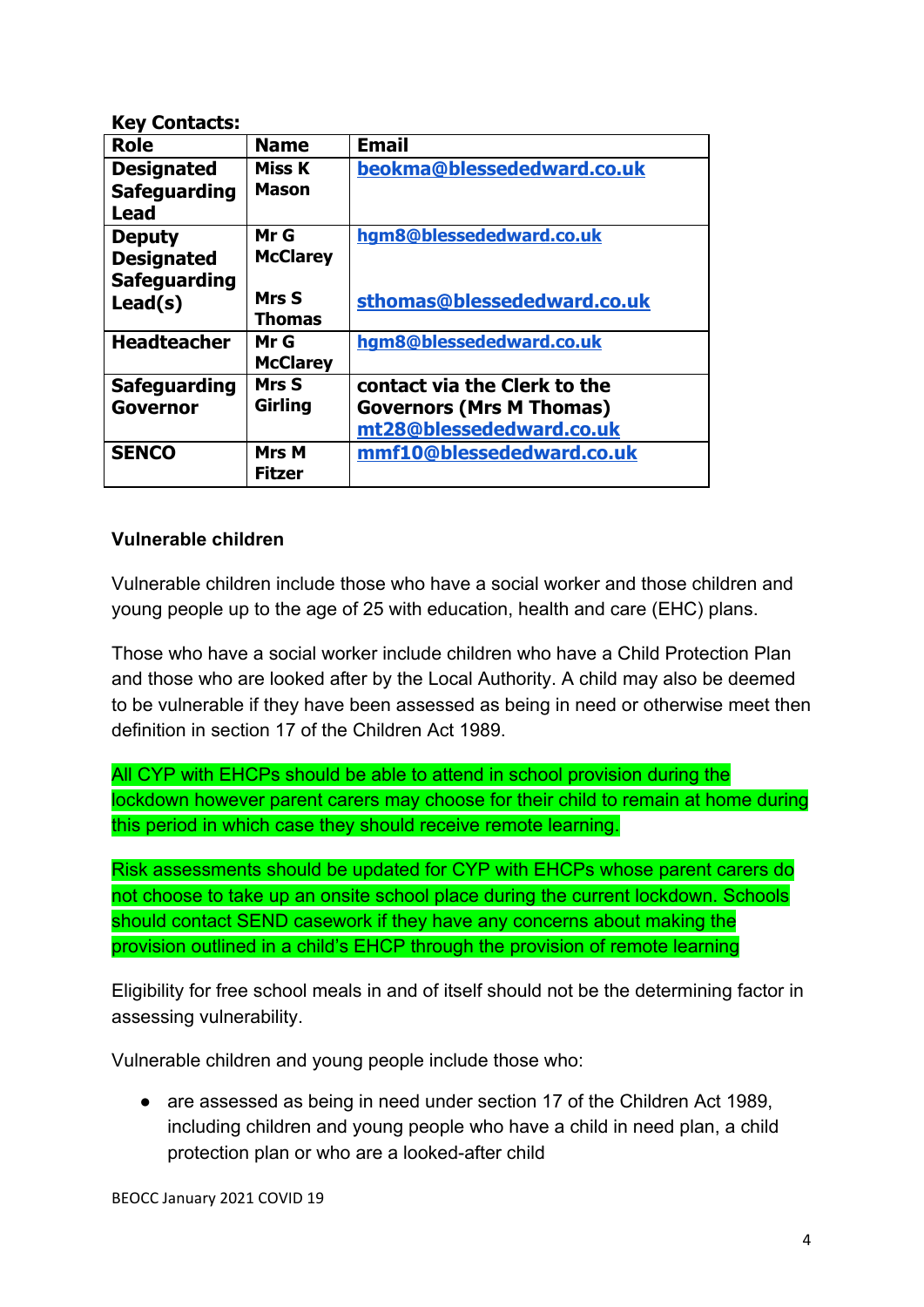- have an education, health and care (EHC) plan
- have been identified as otherwise vulnerable by educational providers or local authorities (including children's social care services), and who could therefore benefit from continued full-time attendance, this might include:
	- children and young people on the edge of receiving support from children's social care services or in the process of being referred to children's services
	- adopted children or children on a special guardianship order
	- those at risk of becoming NEET ('not in employment, education or training')
	- those living in temporary accommodation
	- those who are young carers
	- those who may have difficulty engaging with remote education at home (for example due to a lack of devices or quiet space to study)
	- care leavers
	- others at the provider and local authority's discretion including pupils and students who need to attend to receive support or manage risks to their mental health

## Critical workers

Parents whose work is critical to the coronavirus (COVID-19) and EU transition response include those who work in health and social care and in other key sectors outlined in the following sections. Children with at least one parent or carers who is a critical worker can go to school or college if required, but parents and carers should keep their children at home if they can.

Blessed Edward Oldcorne Catholic College will continue to work with and support children's social workers to help protect vulnerable children. This includes working with and supporting children's social workers and the local authority virtual school head (VSH) for looked-after and previously looked-after children. The lead person for this will be: **Miss K Mason**

There is an expectation that vulnerable children who have a social worker will attend an education setting, so long as they do not have underlying health conditions that put them at risk. In circumstances where a parent does not want to bring their child to an education setting, and their child is considered vulnerable, the social worker and Blessed Edward Oldcorne Catholic College will explore the reasons for this directly with the parent.

Where parents are concerned about the risk of the child contracting COVID19, Blessed Edward Oldcorne Catholic College or the social worker will talk through these anxieties with the parent/carer following the advice set out by Public Health England.

BEOCC January 2021 COVID 19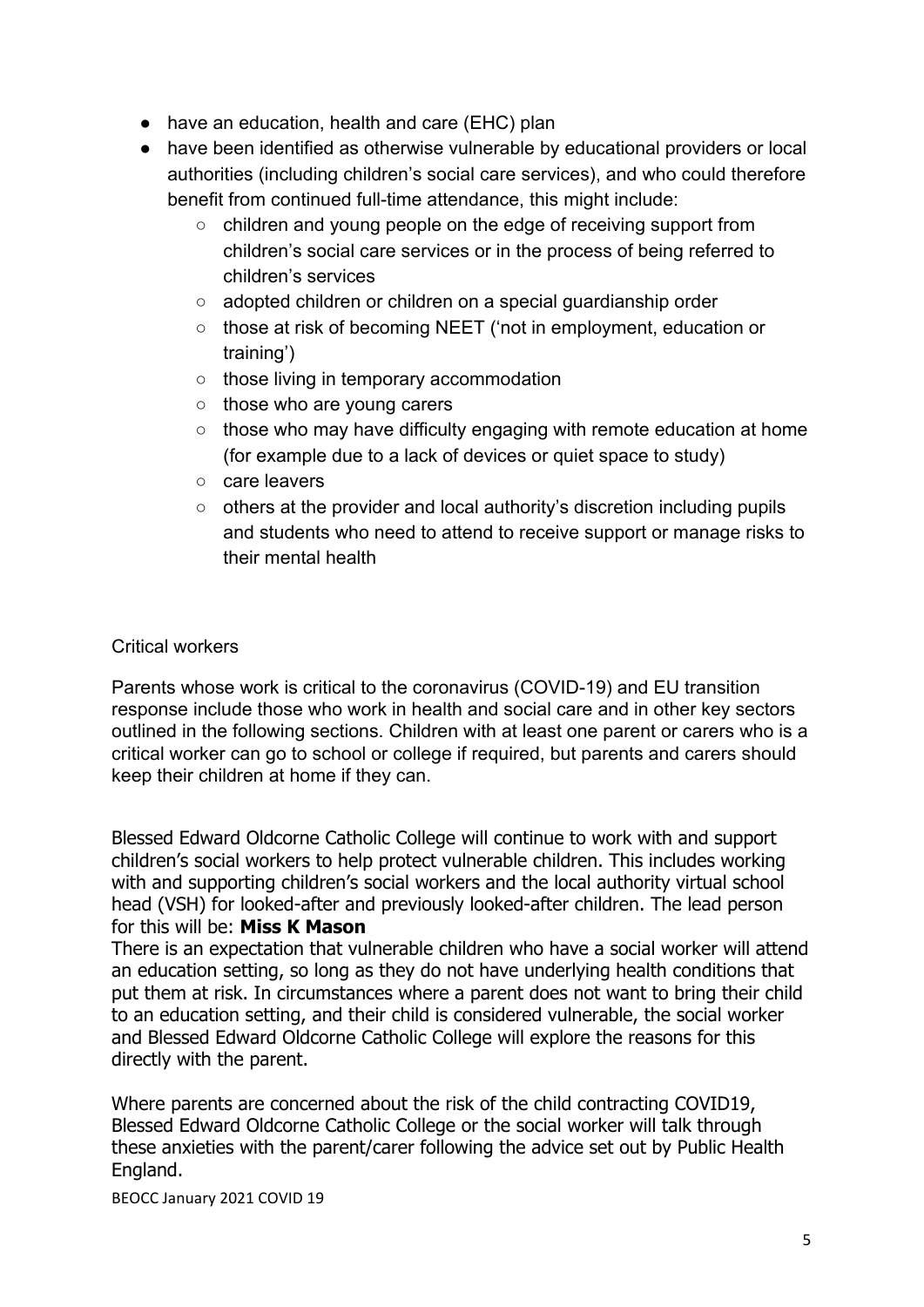Blessed Edward Oldcorne Catholic College will encourage our vulnerable children and young people to attend a school, including remotely if needed.

## **Attendance monitoring**

Blessed Edward Oldcorne Catholic College will inform social workers, if a child is not able to attend school due to COVID.

To support the above, Blessed Edward Oldcorne Catholic College will, when communicating with parents/carers and carers, confirm emergency contact numbers are correct and ask for any additional emergency contact numbers where they are available.

In all circumstances where a vulnerable child does **not take** up their place at school,or discontinues, we will notify their social worker.

## **Designated Safeguarding Lead**

Miss K Mason

The optimal scenario is to have a trained DSL (or deputy) available on site. Where this is not the case a trained DSL (or deputy) will be available to be contacted via phone or online video - for example when working from home.

Where a trained DSL (or deputy) is not on site, in addition to the above, a senior leader will assume responsibility for co-ordinating safeguarding on site. This might include updating and managing access to child protection online management system, My Concern and liaising with the offsite DSL (or deputy) and as required liaising with children's social workers where they require access to children in need and/or to carry out statutory assessments at the school or college.

It is important that all Blessed Edward Oldcorne Catholic College staff and volunteers have access to a trained DSL (or deputy). On each day staff on site will be made aware of that person is and how to speak to them.

The DSL will continue to engage with social workers, and attend all multi-agency meetings, which can be done remotely.

#### **Reporting a concern**

Where staff have a concern about a child, they should continue to follow the process outlined in the school Safeguarding Policy, this includes making a report via My Concern.

In the unlikely event that a member of staff cannot access their My Concern from home, they should email the Designated Safeguarding Lead and Deputy Safeguarding Leads. This will ensure that the concern is received.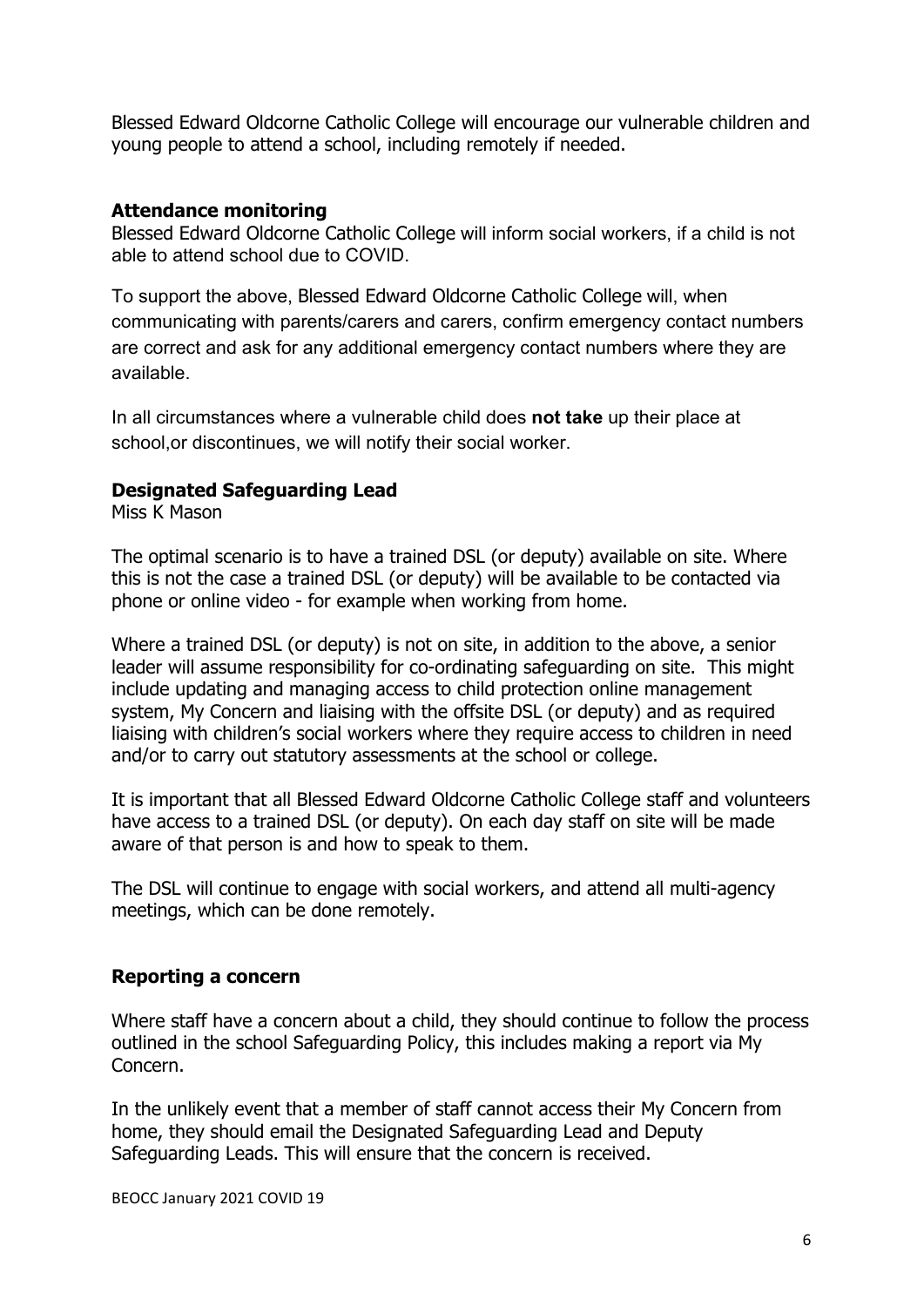Staff are reminded of the need to report any concern immediately and without delay.

Where staff are concerned about an adult working with children in the school, they should contact the headteacher in person where possible, email or by phone. If there is a requirement to make a notification to the headteacher whilst away from school, this should be done verbally and followed up with an email to the headteacher.

Concerns around the Headteacher should be directed to the Chair of Governors

## **Safeguarding Training and induction**

DSL training is ongoing through online courses and video link conferencing whilst there remains a threat of the COVID 19 virus.

For the period COVID-19 measures are in place, a DSL (or deputy) who has been trained will continue to be classed as a trained DSL (or deputy) even if they miss their refresher training.

All existing school staff have had safeguarding training and have read part 1 of Keeping Children Safe in Education (2019). The DSL should communicate with staff any new local arrangements, so they know what to do if they are worried about a child. All staff have access to an online learning platform called SSS and complete safeguard courses throughout the year to enhance their knowledge to support students.

Where new staff are recruited, or new volunteers enter Blessed Edward Oldcorne Catholic College they will continue to be provided with a safeguarding induction. If staff are deployed from another education or children's workforce setting to our school, we will take into account the DfE supplementary guidance on safeguarding children during the COVID-19 pandemic and will accept portability as long as the current employer confirms in writing that: -

• the individual has been subject to an enhanced DBS and children's barred list check

• there are no known concerns about the individual's suitability to work with children

• there is no ongoing disciplinary investigation relating to that individual

Upon arrival, they will be given a copy of the receiving setting's child protection policy, confirmation of local processes and confirmation of DSL arrangements.

All staff have completed an online course on Covid-19. The course aims to provide a basic awareness and understanding of COVID-19 and symptoms and precaution to take in the workplace.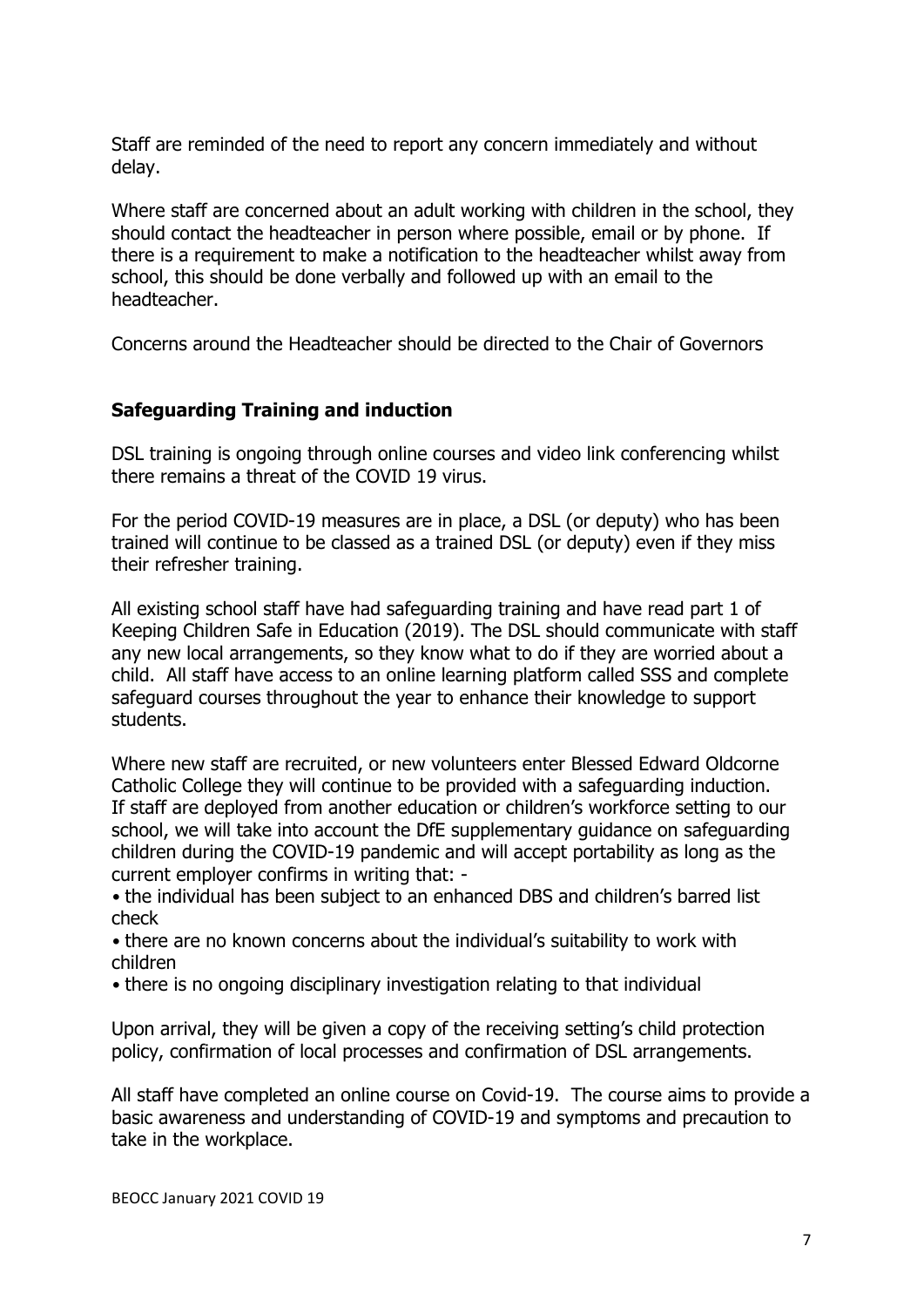## **Safer recruitment/volunteers and movement of staff**

It remains essential that people who are unsuitable are not allowed to enter the children's workforce or gain access to children. When recruiting new staff, Blessed Edward Oldcorne Catholic College will continue to follow the relevant safer recruitment checks.

During the COVID-19 period all referrals should be made by emailing [Misconduct.Teacher@education.gov.uk](mailto:Misconduct.Teacher@education.gov.uk)

## **Online safety in schools**

Blessed Edward Oldcorne Catholic College will continue to provide a safe environment, including online. This includes the use of an online filtering system.

Where students are using computers in school, appropriate supervision will be in place.

#### **Children and online safety away from school**

It is important that all staff who interact with children, including online, continue to look out for signs a child may be at risk. Any such concerns should be dealt with as per the Child Protection Policy and where appropriate referrals should still be made to children's social care and as required, the police.

Online teaching should follow the same principles as set out in the School's code of conduct and the remote learning policy.

Blessed Edward Oldcorne Catholic College will ensure any use of online learning tools and systems is in line with privacy and data protection/GDPR requirements.

Communication should always be through our College email system and not through personal email accounts. Work should always be set through Google Classroom. No live streaming using services such as zoom or skype are allowed with students. Staff can record webinars and post to the Google Classroom for students to access.

#### **Group online teaching:**

- Google Meet is the only software that may be used by staff to undertake group tuition with students using a school account – to safeguard all parties the session should be recorded by the class teacher. Under no circumstances should third party video conferencing platforms such as Zoom be used;
- Be mindful of your backgrounds;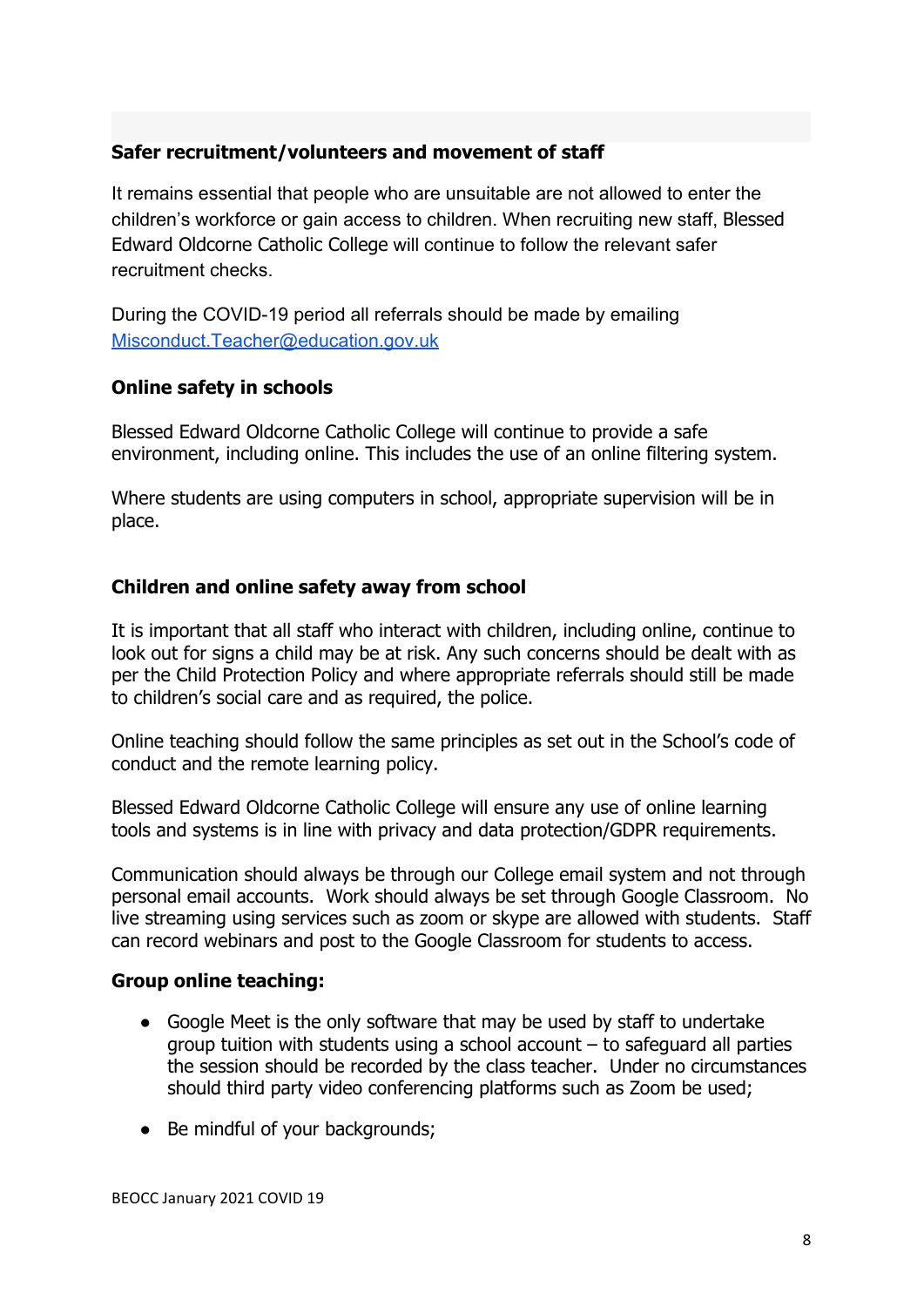- Tone, language and dress should be professional and maintain some formality, as in a "normal" lesson;
- The pupil should participate in an online lesson from a public place in the home (ie not from their bedroom); and it is advised that a parent be within earshot;
- Students must turn off their camera, mute their sound;
- Avoid showing your face in Google Classroom. Examples of when you could turn your camera on include modelling creating something or to show an answer or explanation.
- Students should be appropriately dressed in suitable and modest clothes;
- Invites to participate in live lessons must always come from an @blessededward.co.uk email address;
- Staff must report any concerns to the Safeguarding Team, through MyConcern, by email or phone;
- Staff must not set up one to one sessions with students. If only one student is present for a lesson then the teacher should not proceed with the lesson;
- Students are given a link to access the live session via Google Classroom. These links only go to students with @blessededward accounts. If anyone who does not have an @blessededward account requests access to the lesson, they will not be admitted as we cannot verify their identity;
- Staff will be following current school guidelines for using Google Meet and will be given the opportunity for training if required;
- Teachers must ensure that when presenting a lesson in Google Meet they have applied the setting which prevents students from presenting material and taking control of the screen. Teachers should also note that they have the option to switch off the "chat" if they wish;

All the recordings from Google Meet meetings are saved to the Google Drive account of the member of staff initiating the recording.These recordings must not be deleted unless agreed by the DSL

Inappropriate or disruptive behaviour from students will not be tolerated and they will run the risk of being excluded from any session and their parents informed. Students must not invite anyone into the lesson, be they a fellow student or otherwise Staff should report any such behavior to the appropriate Head of Year who will liaise with relevant members of the SLT. Any final decision on student participation in live lessons is at the discretion of the headteacher. Under no circumstances are students to record the voice or screenshot an image or images of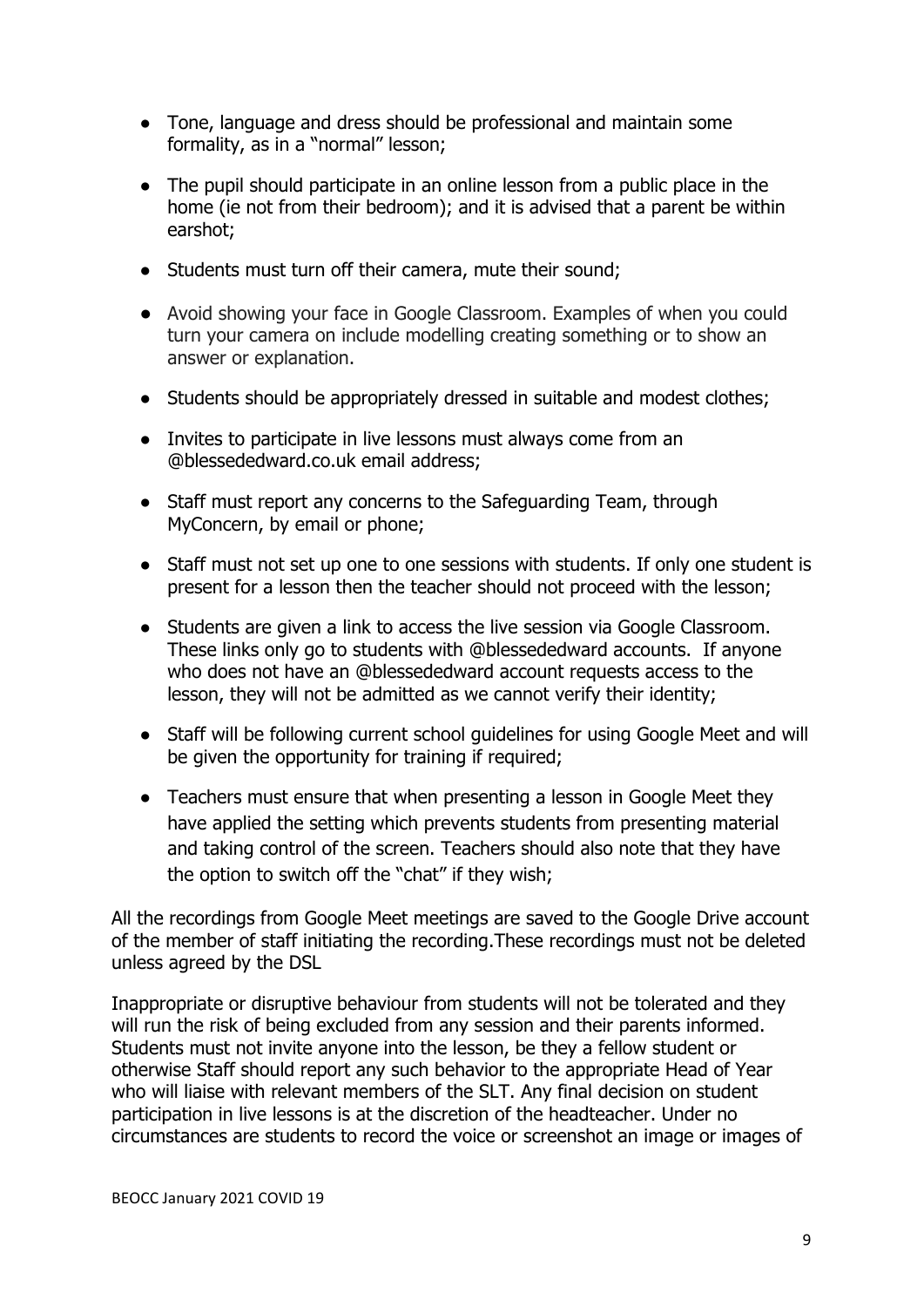the teacher leading the lesson. If evidence is found of this having occurred the usual procedures laid out in the college behaviour policy will be followed.

As well as reporting concerns to College students can use the below age appropriate practical support websites:

- [Childline](https://www.childline.org.uk/?utm_source=google&utm_medium=cpc&utm_campaign=UK_GO_S_B_BND_Grant_Childline_Information&utm_term=role_of_childline&gclsrc=aw.ds&&gclid=EAIaIQobChMIlfLRh-ez6AIVRrDtCh1N9QR2EAAYASAAEgLc-vD_BwE&gclsrc=aw.ds) for support
- [UK Safer Internet Centre](https://reportharmfulcontent.com/) to repot and remove harmful online content
- [CEOP](https://www.ceop.police.uk/safety-centre/) for advice on making a report about online abuse

## **1:1 sessions**

Blessed Edward Oldcorne Catholic College is committed to ensuring the safety and wellbeing of all its children and young people. We therefore will continue to offer support from our school counselor and the Positive Outcomes Project.

- Google meet will be the only online platform used for the 1:1 sessions. Under no circumstances should third party video conferencing platforms such as Zoom be used;
- Consent is gained from the parents before any online sessions take place;
- Be mindful of your backgrounds;
- Tone, language and dress should be professional and maintain some formality, as in a "normal" school;
- The pupil should participate in an online session from a public place in the home (ie not from their bedroom); and it is advised that a parent be within earshot;
- Students should be appropriately dressed in suitable and modest clothes;
- Invites to participate in live lessons must always come from an @blessededward.co.uk email address;
- Staff must report any concerns to the Safeguarding Team, through MyConcern, by email or phone;
- Students are given a link to access the live session via Gmail. These links only go to students with @blessededward accounts. If anyone who does not have an @blessededward account requests access to the session, they will not be admitted as we cannot verify their identity;
- Staff will be following current school guidelines for using Google Meet and will be given the opportunity for training if required;
- All the recordings from Google Meet meetings are saved to the Google Drive account of the member of staff initiating the recording.These recordings must not be deleted unless agreed by the DSL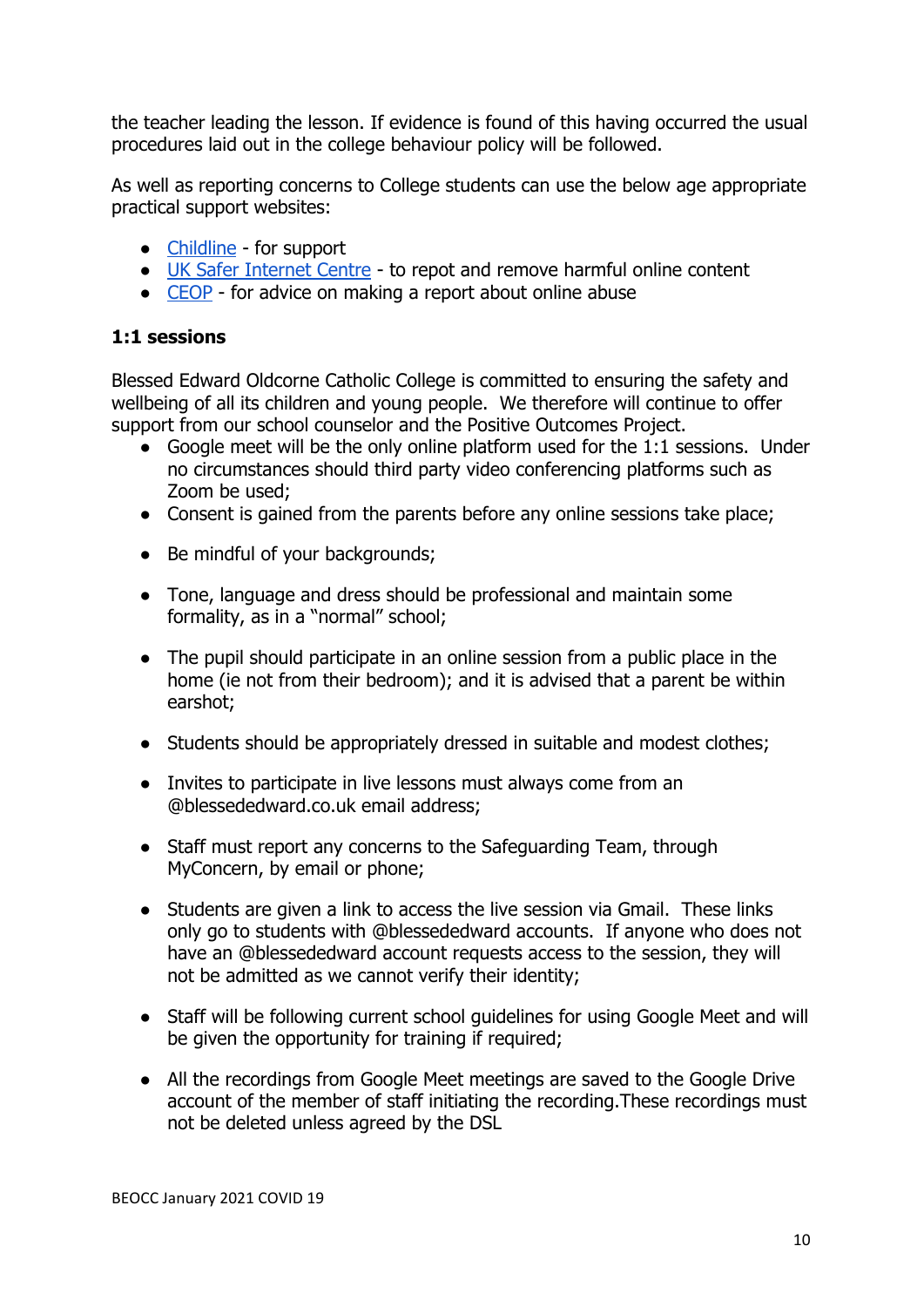## **Supporting children not in school**

Where the DSL has identified a child to be on the edge of social care support, or who would normally receive pastoral-type support in school, they should ensure that a robust communication plan is in place for that child or young person.

Details of this plan must be recorded, as should a record of contact have made.

The communication plans can include; remote contact, phone contact, door-step visits. Other individualised contact methods should be considered and recorded.

Blessed Edward Oldcorne Catholic College and its DSL will work closely with all stakeholders to maximise the effectiveness of any communication plan.

This plan must be reviewed regularly (at least once a fortnight) and where concerns arise, the DSL will consider any referrals as appropriate.

Blessed Edward Oldcorne Catholic College has risked assessed students and a vulnerable group has been created to provide additional support for these students during this challenging time. Staff will also be monitoring engagement from students via their daily work and will raise concerns to their Head of Year over a fortnightly period. The Head of Year will monitor and raise a MyConcern log if the student persistently fails to engage/communicate with members of staff. The DSL will then intervene with appropriate action to support the student.

The school will share safeguarding messages via the app, website and social media pages. Blessed Edward Oldcorne Catholic College recognises that school is a protective factor for children and young people, and the current circumstances, can affect the mental health of pupils and their parents/carers. Teachers at Blessed Edward Oldcorne Catholic College need to be aware of this in setting expectations of pupils' work where they are at home.

Blessed Edward Oldcorne Catholic College will ensure that where we care for children of critical workers and vulnerable children on site, we ensure appropriate support is in place for them. This will be bespoke to each child and recorded, when appropriate.

#### **Supporting children in school**

Blessed Edward Oldcorne Catholic College is committed to ensuring the safety and wellbeing of all its students.

Blessed Edward Oldcorne Catholic College will continue to be a safe space for all children to attend and flourish.

The Headteacher will ensure that appropriate staff are on site and staff to pupil ratio numbers are appropriate, to maximise safety.

BEOCC January 2021 COVID 19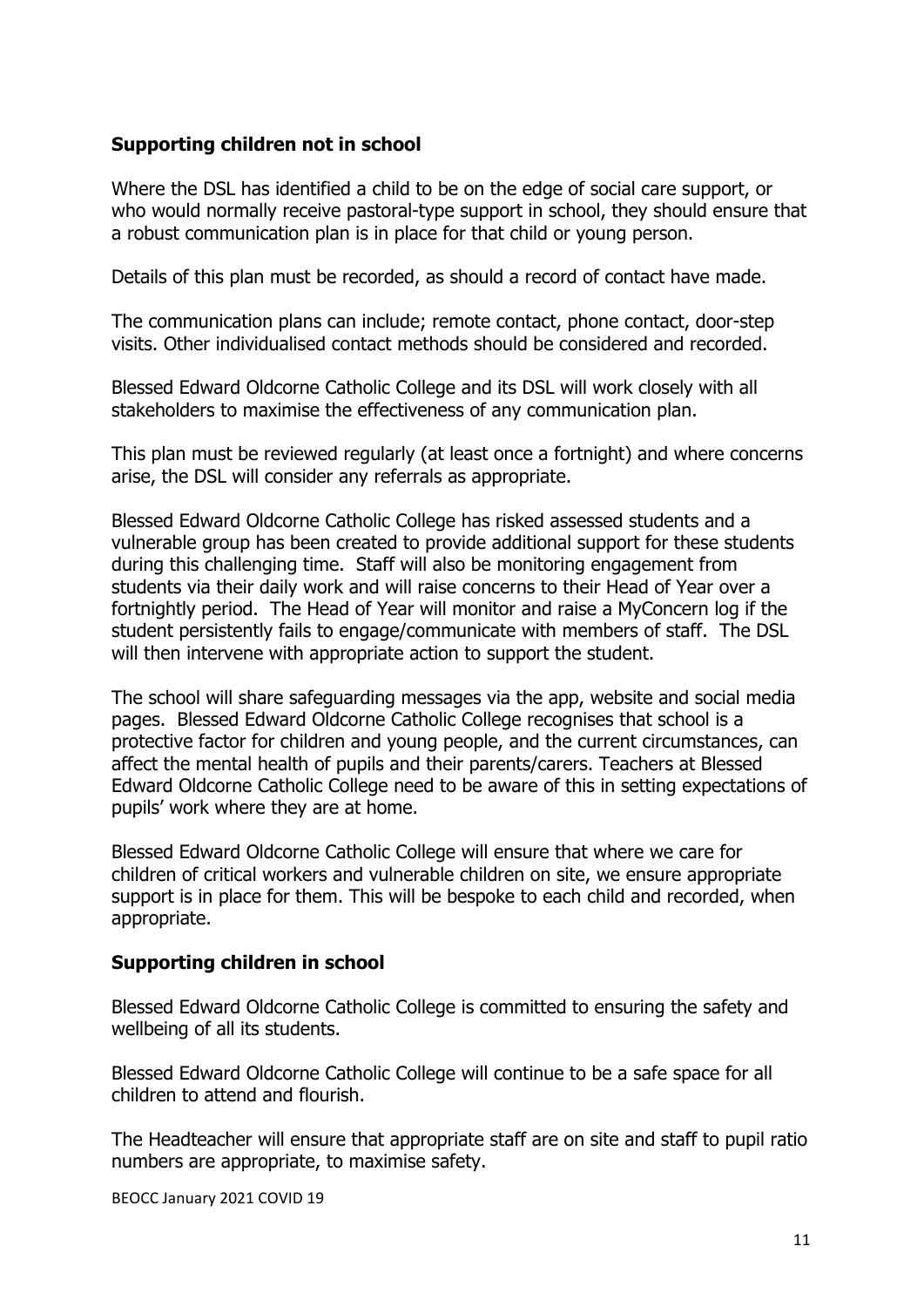Blessed Edward Oldcorne Catholic College will refer to the Government guidance for education and childcare settings on how to implement social distancing and continue to follow the advice from Public Health England on handwashing and other measures to limit the risk of spread of COVID19.

Blessed Edward Oldcorne Catholic College will ensure that where we care for children of critical workers and vulnerable children on site, we ensure appropriate support is in place for them. This will be bespoke to each child and recorded on My Concern when appropriate.

Where Blessed Edward Oldcorne Catholic College has concerns about the impact of staff absence – such as our Designated Safeguarding Lead or first aiders – will discuss them immediately with the SLT.

#### **Peer on Peer Abuse**

Blessed Edward Oldcorne Catholic College recognises that during the closure a revised process may be required for managing any report of such abuse and supporting victims**.**

Where a school receives a report of peer on peer abuse, they will follow the principles as set out in part 5 of KCSIE and of those outlined within of the Child Protection Policy.

The school will listen and work with the young person, parents/carers and any multi agency partner required to ensure the safety and security of that young person. Concerns and actions must be recorded, and appropriate referrals made.

#### **Social Distancing**

All staff and students working in school will observe the government guidelines on social distancing. Currently these are:

- Only go outside for food, health reasons or work (but only if you cannot work from home)
- If you go out, stay 2 metres (6ft) away from other people at all times
- Wash your hands regularly

**This policy is based on a template from Worcester Children First and DFE Guidance Coronavirus (COVID-19): safeguarding in schools, colleges and other providers January 2021.**